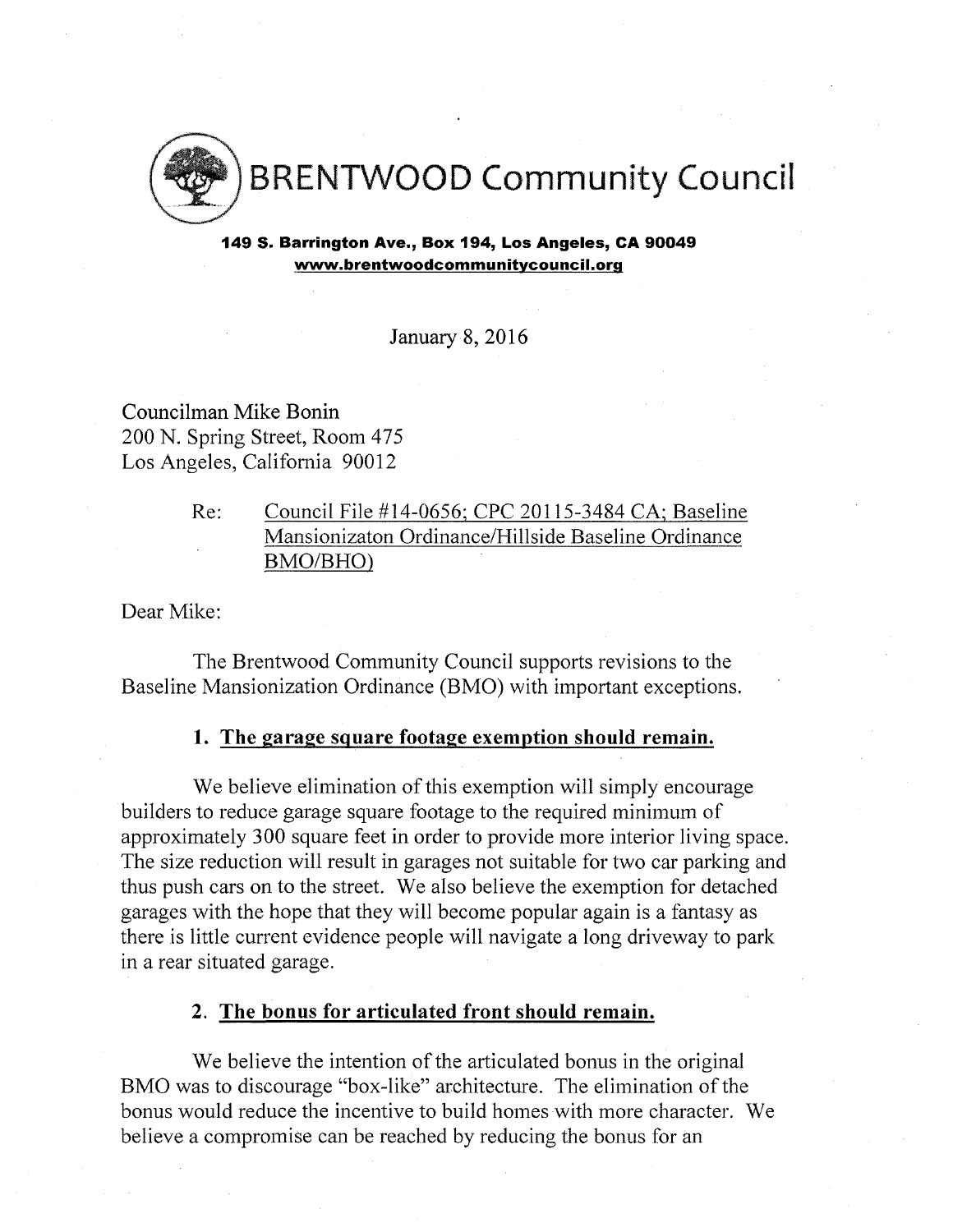articulated front to 10%.

#### **3. Limit subterranean parking garages.**

While this is not part of the current BMO, we believe the construction of subterranean parking garages diminishes the single-family character of residential streets. We also believe these garages are rarely used for parking, as ingress and egress are not easy to navigate. We suggest allowing subterranean parking garages only when the driveway has a minimum front setback of twenty feet (approximately one large car length).

#### **4. Limit Basement Size.**

There is no current limit on basement sizes. Basements increase construction time, increase energy usage, and increase potential for alternate uses. We suggest limiting basement size to the square footage and perimeter ofthe base floor.

# **5. Retain Covered Porch Exemption.**

Covered Porches add character to a home and discourage the boxlike design prevalent prior to the BMO. We believe the 250 square foot exemption should remain.

## **6. Alternative.**

Rather than eliminate the bonuses mentioned above, another acceptable alternative might be to retain the bonuses, but reduce the maximum bonus from 20% to 15%. This seems reasonable since the overall FAR has already been reduced on lots under 9,000 square feet. By reducing the FAR as proposed in the draft amendment, and reducing the bonus size, our suggestions still result in a 10% reduction in home sizes on smaller lots.

We support the BMO, but compounding restrictions in the new draft amendment will result in a too dramatic decrease in buildable square footage. Our revisions are an effort to strike an appropriate balance in the goals of the BMO and the differing opinions of homeowners.